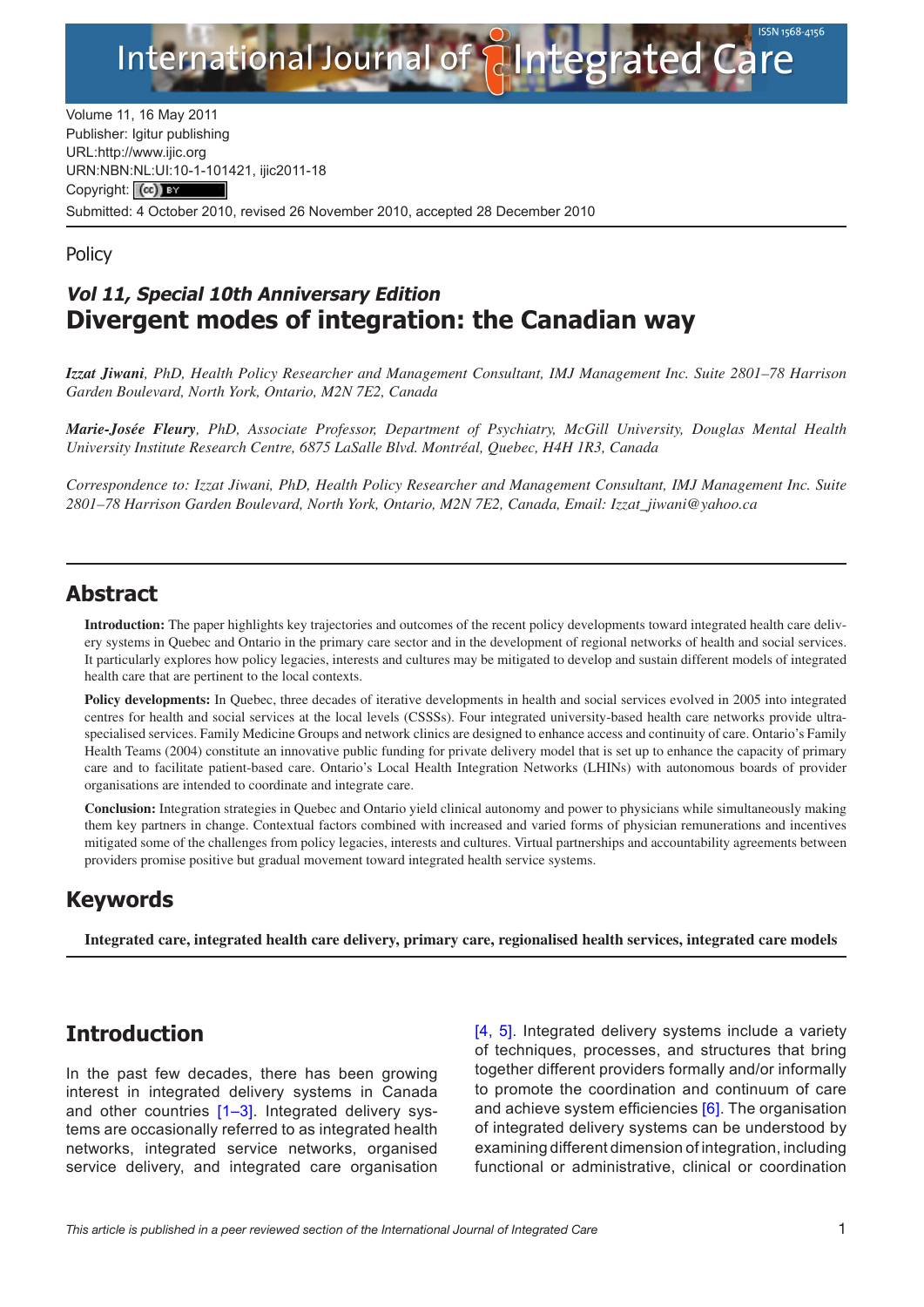of services, professional or physician integration, and organisational or relationships between different organisations [[1](#page-8-0), [7, 8\]](#page-8-0). In addition, normative integration (shared values and organisational and professional cultures) and systemic integration (alignment of policies and incentives at the organisational level) are essential in promoting effective coordination and integration [\[7](#page-8-0), [9](#page-8-0), [10](#page-8-0)]. In practice, integrated delivery systems are a hybrid of different dimensions of integration.

The literature suggests that the organisation and delivery of integrated health systems is inherently linked to the dynamics of myriad interrelated factors at the national and local levels [\[11–](#page-8-0)[13\]](#page-9-0). These contexts include policy legacies and cultures that are seen as self-perpetuating, indicative of 'path dependencies' [\[14,](#page-9-0) [15\]](#page-9-0). Policy legacies and processes are mediated and reinforced through a variety of mechanisms, such as institutions, financial levers and incentives, organisational culture, state and professional actors, and the general public. This point was illustrated in a seminal neo-institutional analysis of the United States, Britain, and Canada by Tuohy [\[15\]](#page-9-0). Recognition of the complexity of developing integrated care has prompted some, but limited, work in this area [[16,](#page-9-0) [17](#page-9-0)]. The limited contribution to the literature underscores the need for further research to understand how these challenges are negotiated in practices in various countries to develop and sustain integrated health delivery systems.

Canada, with its public funding for private delivery of health care, provides many interesting sites for understanding the complexities of developing integrated delivery systems. Several integrated care strategies, processes and models have emerged across Canada, particularly since 2000. This paper highlights key trajectories and outcomes of the recent policy developments toward integrated health care delivery systems in Quebec and Ontario in the primary care sector and in the development of local/regional networks of health and social services. It specifically explores how the various factors that define, enhance or limit integrated health delivery systems may be mitigated to develop different models of integrated health care that are pertinent to the local contexts. Quebec and Ontario are Canada's most populated provinces. Quebec began to implement a regional structure to coordinate and integrate health and social services as early as the 1970s; these initiatives have since undergone iterative changes, with the most recent reforms occurring in 2005. Ontario was the last province in Canada to regionalise health care in 2005. Both provinces have also established multidisciplinary team-based practices in primary care where public policies provide incentives to private group practices in primary care.

# **Methods**

This article is based on review of the international literature on integrated delivery systems and the various factors that influence their development and implementation. Searches were conducted in health and social science databases, including Medline, CINAHL, and Social Science Abstracts, and on the web sites of refereed journals, including *International Journal of Integrated Health Care, Health Policy*, and *Healthcare Quarterly and Healthcare Papers*. Search keywords included: integrated care; integrated delivery systems; integrated health networks; organised delivery systems; health service integration; and integrated care models. Since some valuable information about health care systems is also found beyond the peerreviewed literature, a selective grey literature search was also conducted (e.g. Canadian, Ontario and Quebec government web sites, Canadian Health Services Research Foundation and health association web sites, and newsletters of the Ontario Hospital Association, Ontario Medical Association, Quebec ministry of health and social services, and regional health authorities). Given the paucity of peer-reviewed information, particularly on the recent developments in health integration in Ontario, these sources provide useful complementary information.

# **Health policy context in Canada**

The policy legacy of the division of power as defined in the British North America Act (1867) influences the organisation and delivery of integrated health care systems across the country. Provinces and territories have jurisdiction over health policies and the structure of delivery systems. The federal government administers the Canada Health Act and transfers funds to provinces in compliance of their meeting the criteria in the Act. Constitutional spending powers and residual powers provide levers to the federal government to influence health policy at the provincial level. A key policy legacy that significantly influences the development of integrated health care system is Canada's public insurance system established by legislation in 1957, 1966 (Medical Care Act 1966), and 1984. It is based on a concept of publicly funded and administered insurance that covers all 'medically necessary' hospital and physician services. Physicians are paid directly by provincial governments; their remunerations are negotiated with their respective medical professional associations. Hospitals in Canada are largely non-profit and about one-third of family physicians/general practitioners work in solo or small private practices [[18\]](#page-9-0). During the developments leading to Medicare, in return for physicians' agreement to work for fee-for-service in a single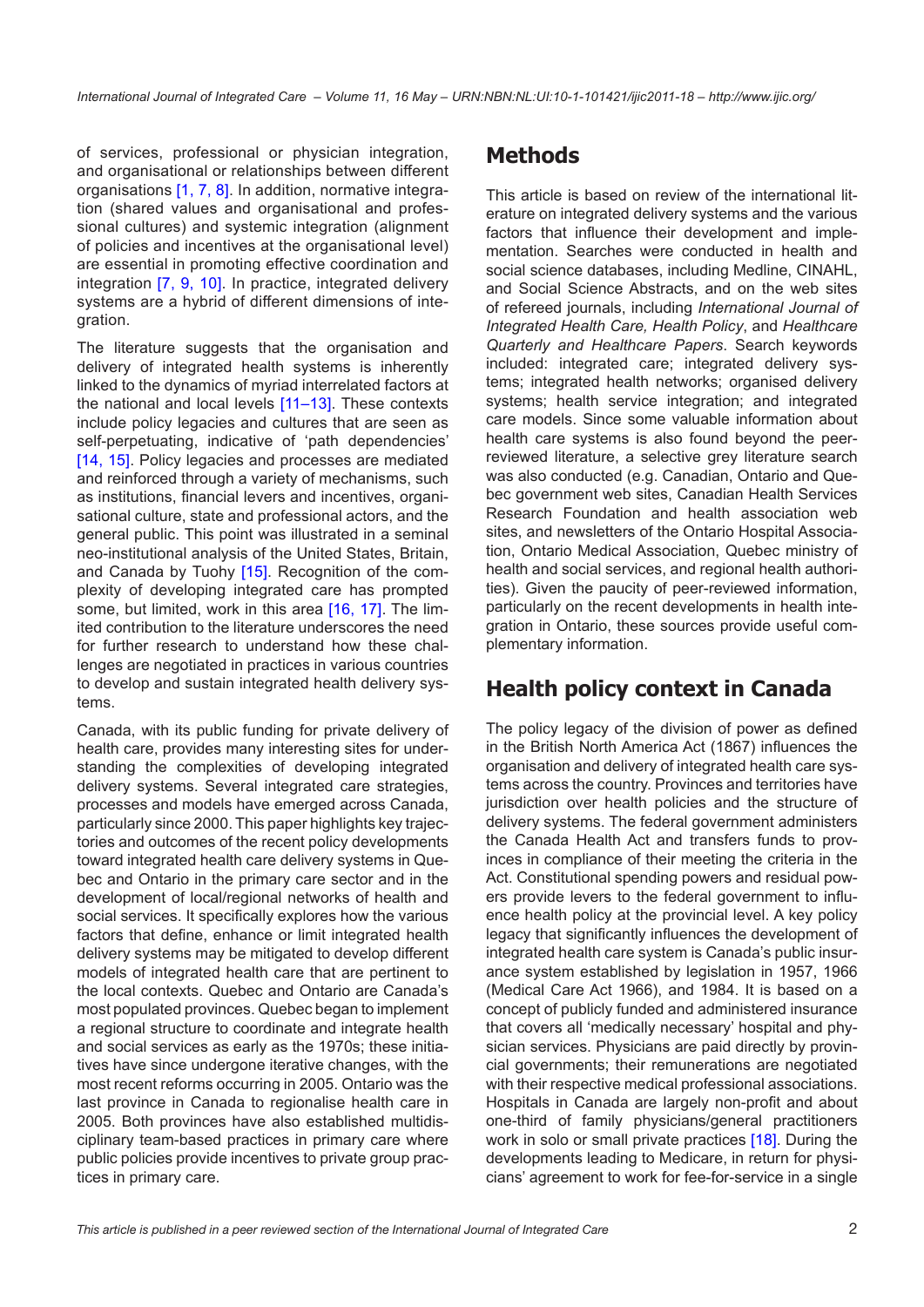payer (public) system, they retained clinical autonomy and control over the administration and location of their practices. In 1984, services were further fragmented and the culture of acute care reinforced when the Canada Health Act equated 'accessible' health care services with all 'medically necessary' hospital and physician services. Consequently, it excluded public insurance coverage of numerous services, including prescription drugs, dental care, home care, long-term care, and ambulance services. Prescriptions services are generally covered in all provinces for people who are over 65 or have special needs or receive welfare. Since health care is a provincial responsibility, there are variations in coverage across the provinces, with some services covered by public funding in one province but not in others.

Integrated delivery systems have been part of the planning and delivery of health services in most Canadian provinces since the 1970s [\[19\]](#page-9-0), largely to address service fragmentation, system inefficiencies, and escalating costs. Various strategies were carried out by provincial governments; of these, the most fundamental was the establishment of regional health authorities in all provinces except Ontario. Regional health authorities were based on the principle of providing geographically-based coordinated and integrated services. These authorities lack key components of integrated delivery systems, such as integration of physicians and drugs in most provinces [\[20\]](#page-9-0). Many changes have been made to regionalised health services across Canada since their enactment, including the alignment of boundaries and consolidation or elimination of agencies. As yet, there is little evidence that regional health authorities are achieving effective service coordination and integration. Some progress has been made across Canada in promoting multidisciplinary primary care practices [[21,](#page-9-0) [22](#page-9-0)]. Most provinces have also developed a variety of other integrated care strategies, including chronic disease prevention and management [[23\]](#page-9-0). In sum, there is a momentum across Canada toward integrated delivery systems, but the process has only just begun.

### **Toward integrated delivery systems in Quebec**

Over the years, increasing efforts have been made in Quebec to reinforce integrated health and social services and primary care. Starting in the 1970s, local community centres (CLSCs, *centres locaux de services communautaires*; n=170) and regional authorities were created. Local community centres provide clinical and social services, while developing community-based action [\[24](#page-9-0)]. Family physicians were encouraged to practise in local community centres, but salary-based remuneration did not attract many physicians. Today, however, 12–28% of family physicians practise in local community centres, part time or full time [[25\]](#page-9-0). The limited powers of the regional authorities of the 1970s were expanded in 1991 to include responsibilities for planning, financing, coordinating, and monitoring primary and specialised care and public health in their regions. Eighteen new public health regions replaced the 12 existing regional authorities. In the 1990s, health and social services, which are integrated in Quebec, were reorganised progressively into specific programs (e.g. elderly care, mental disorder, intellectual disability, public health). Quebec's ministry of health and social services retains authority over most health and social service areas such as: financial; resources; drugs (provincial plan coverage since 1997 for those without employer-based medication insurance); policy; and strategic functions [\[24\]](#page-9-0).

Regional health and social service planning in the mid-1990s targeted cost reduction. Healthcare budgets were cut by 10%, resulting in the closure or merger of about half of the hospitals (long-term or acute) and mandatory retirement of physicians and nurses. However, significantly increased budgets post 2000 led to further movement towards integrated care, including reforms launched in 2005. Local community centres, which play a major role in promoting integrated care, consolidated their services during this period (number of staff almost tripled between 1991 and 2001 [[26\]](#page-9-0)). These centres provide multidisciplinary primary care and are responsible for most care coordination (as a bridge between hospitals and community-based agencies). The rationalisation of hospitals also facilitated integration of care as the number of organisations that were part of the care continuum was considerably reduced. Concurrently, major integrated care network initiatives were implemented through the federal Health Transition Fund (1997–2001), such as projects for the elderly—for example, SIPA (*Système intégré de services aux personnes âgées fragiles*) and *Bois-Francs*, which was led by the Program for Research to Integrate Services for the Maintenance of Autonomy (PRISMA) and patients with diabetes and cancer. These initiatives stimulated innovations in the system and the sharing of best practices in care continuity [\[27](#page-9-0), [28\]](#page-9-0). These events paved the way for reforms launched in 2005.

Current reforms in Quebec [\[29](#page-9-0), [30](#page-9-0)] are designed to reinforce primary care, improve social service and health care integration and their efficiency, and respond more effectively to increasing healthcare demand. To enhance coordination and integration, local community centres, acute hospitals (CHSGS, *Centres hospitaliers de soins généraux et spécialisés*)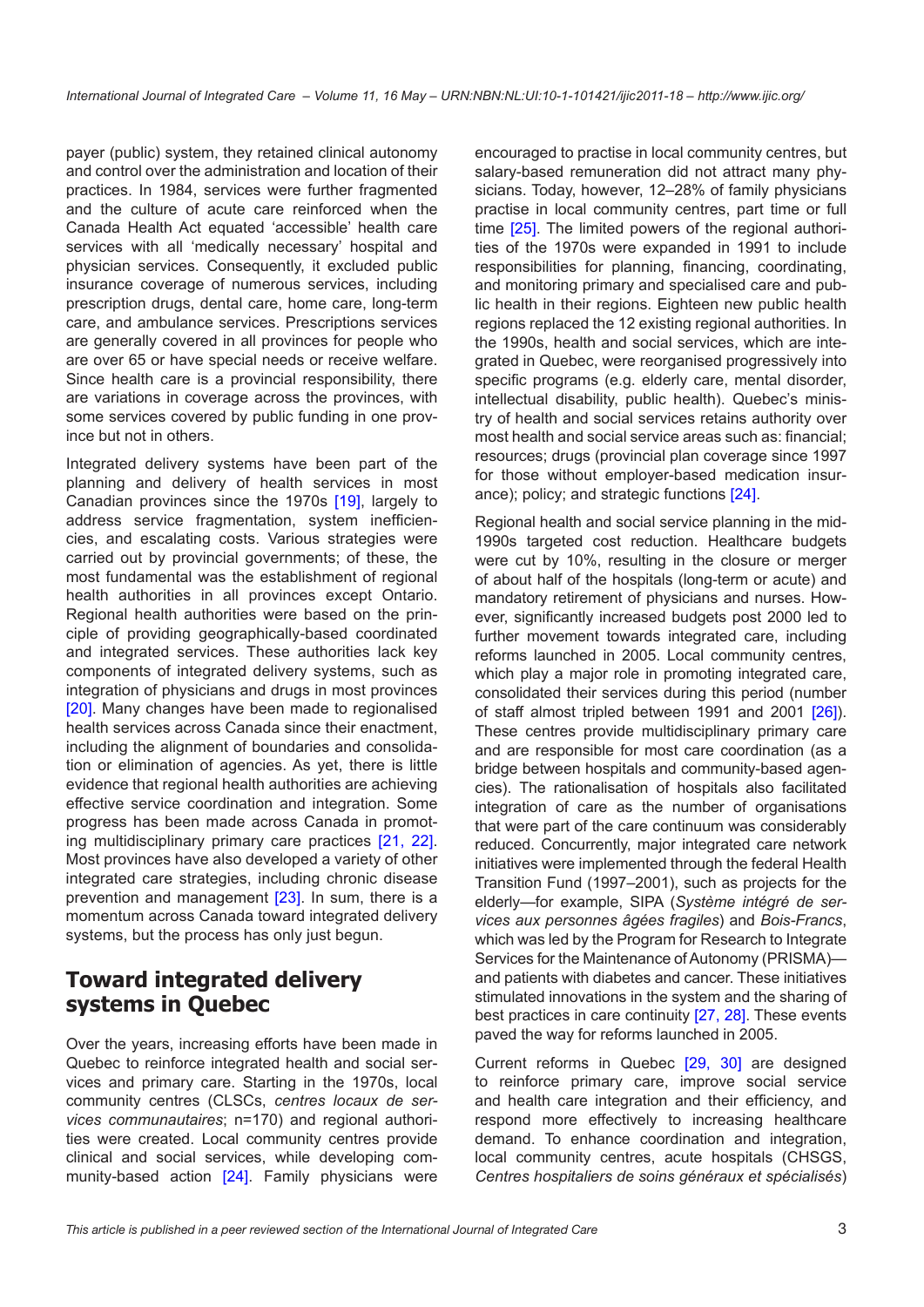and long-term hospitals were merged into 95 health and social services centres (CSSS, *Centres de santé et de services sociaux*). In addition, large universityaffiliated hospitals (CHU, *Centres hospitaliers universitaires* or health institutes) were integrated into four university-based health-care networks (RUIS, *réseaux universitaires intégrés de services*). Each RUIS centre offers ultra-specialised care, coordinates training and research, and provides coverage for part of the province's 18 regional health authorities. The health and social service centres are responsible for planning and coordinating all health and social services in their respective local networks (i.e. CSSS territory) and for collaborating with their health and social network partners (family physicians, pharmacologists, rehabilitation centres, and community-based agencies). If services are unavailable in their local network (e.g. specialised care), they must enter into agreements with other regional providers. Regional authorities are now mainly responsible for supporting and coordinating their local networks, and monitoring network and service performance in their territory. Emphasis has been placed on accountability, implementation of best practices, and creating electronic clinical records [\[30](#page-9-0), [31](#page-9-0)].

Family Medicine Groups (n=–200) and network clinics (n=–40), covering about 20% of the population in Quebec, have also been established in the context of the current reforms. These are designed to reinforce access and continuity of care. Family Medicine Groups have patient rostering and mandatory extended office hours (including 24/7 access for at-risk patients). Nurses work closely with family physicians in screening, follow-up, and prevention, particularly for chronic problems. Compared to Family Medicine Groups, network clinics are larger, their nurses do more liaison than follow-up work, and they usually collaborate more closely with laboratories for technical support [\[32](#page-9-0)]. Progressively, other psychosocial professionals are being called on to work with general practitioners at their clinics to extend psychosocial services (e.g. Integrated Family Medicine Groups).

As a result of health-care reforms, changes have been made to professional codes of practice in efforts to foster greater inter-disciplinary collaboration (Bills 90 and 21) and reduce the permissible number of professional unions in health organisations in order to facilitate employee management (Bill 30). In addition, in certain programs, policies designed to help achieve integrated care have been developed: they target specific practices or initiatives to be implemented [\[33](#page-9-0)]. Mental health and chronic care programs, both prioritised in current reforms, represent fine achievements following efforts to enhance primary care or integrated care. Much work, however, remains to be done.

Launched in 2005, mental healthcare reforms are designed to implement mental healthcare teams in health and social service centres (CSSS) and consolidate the coverage of assertive community treatment (ACT) and intensive case management (ICM) teams [[29](#page-9-0), [34\]](#page-9-0). The CSSS mental healthcare teams consist of psychosocial professionals (transferred mainly from hospitals) and general practitioners. They provide diverse forms of psychosocial intervention. A ratio of ACT and ICM teams per 100,000 inhabitants has been targeted, but the number of teams is well short of the targeted objectives [[35\]](#page-9-0). Two main strategies are promoted for integrated care: (1) shared care, involving greater coordination among general practitioners, the CSSS mental health teams and psychiatrists; and (2) one-stop services in health and social service centres, which manage referrals between primary and psychiatric care and provide psychosocial services to complete care provided by general practitioners [\[29](#page-9-0)]. Quebec's shared care model calls for one psychiatrist per 50,000 inhabitants, who is encouraged to liaise with partners (CSSS mental health team and general practitioners) in his or her local network in efforts to provide adequate care for the treatment of mental disorders. Unfortunately, shared care is not yet well-developed (about only 50 psychiatrists enrolled), but should progress as an agreement between the psychiatry association and the government was reached in autumn 2009. Onestop services are in operation almost everywhere, but access to services is not optimal as long waiting time is very common [[35\]](#page-9-0).

As for the chronic care program, numerous initiatives have also recently been launched. In 2001, a provincial public health program plan was published. In 2007, a Quebec framework for preventing and managing chronic diseases was also published. Diverse funds and services were created or increased since 2000 to promote good health habits and better detection or prevention of diseases, for example, healthy villages, cities or schools; program 0-5-30 (healthy eating and exercise); breast cancer screening program; stop smoking program; and education centres for asthma and diabetes. Training and recruitment of nurse practitioners is also encouraged, but limited enrolled in the system (fewer than 100 are employed or studying). Increasingly, various initiatives are promoted to trace patient healthcare trajectory more effectively and develop multidisciplinary teams, including general practitioners to improve access and continuity of care for patients with chronic diseases. For instance, in the case of diabetes, nurses in some health and social service centres have been mandated to liaise with general practitioners to help them treat patients with the disease more effectively and to refer psychosocial resources or specialised care as needed. All of these initiatives also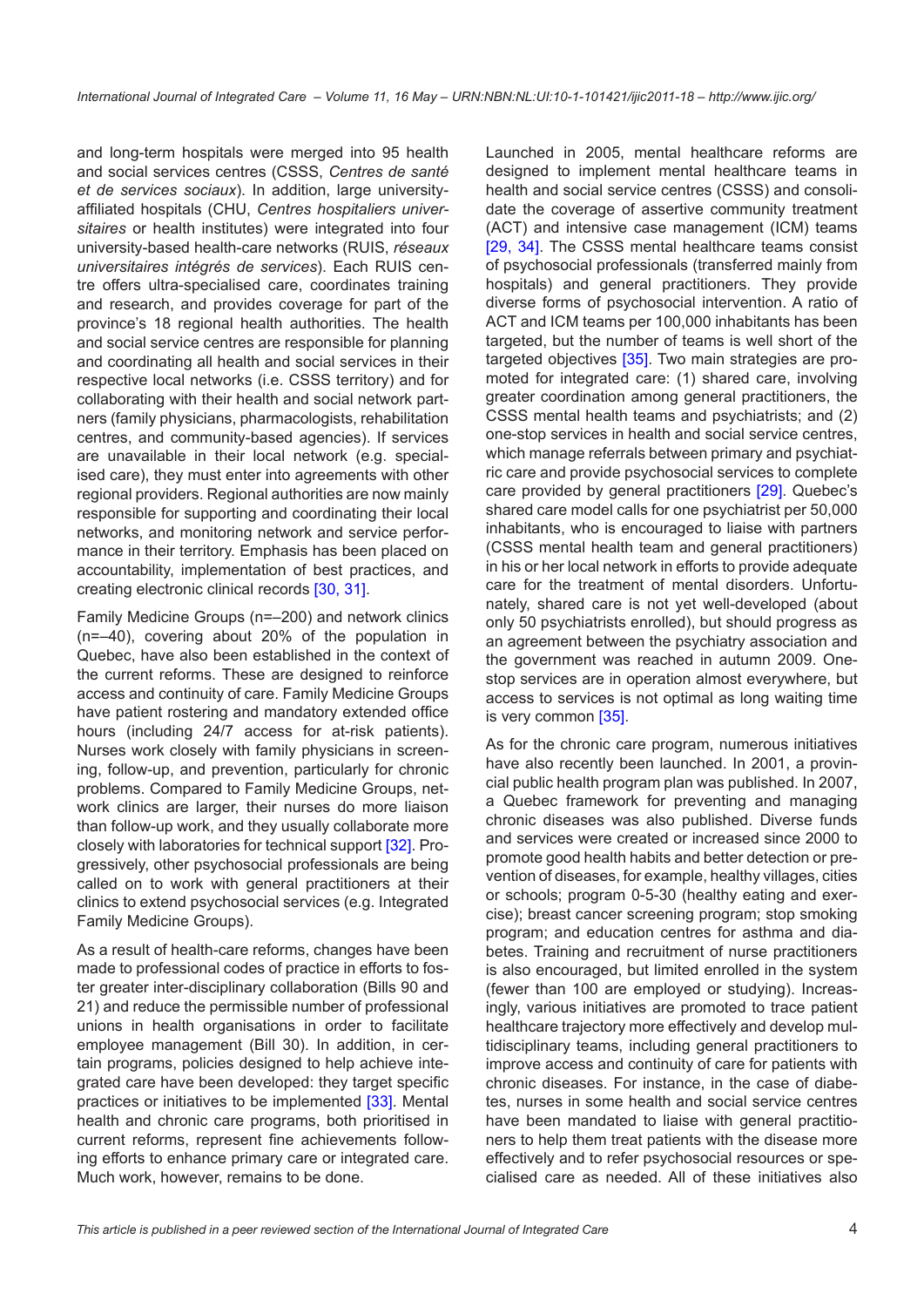imply more training for professionals and patients (i.e. self-care). Finally, regional and local plans have been implemented to promote public health [[36\]](#page-9-0).

Overall, current Quebec reforms are in the initial stage of implementation. Structural integration has largely been achieved (merger of organisations), but clinical integration has only just begun. Physician integration is slow, as most are still in solo practices. Close to 25% of the population in Quebec is without a family physician, and access and continuity of care in many programs or services remains a problem. Recent implementation of reforms has resulted in turnover of staff in health care organisations, impeding the change process toward integrated care. Regional health authorities and the provincial government have been criticised for inadequate support in the reorganisation of health and social service centres and local networks. Reforms are significantly hampered by vague implementation schemes and inadequate funding along with challenging objectives and constrained timelines [\[33,](#page-9-0) [37](#page-10-0)]. As reforms call for major changes within organisations and clinical roles (e.g. interdisciplinary practices, more bio-psychosocial interventions in the community), implementation is fraught with challenges. Networks characterised by strong leadership and a culture of consultation and innovation have generally fared well. Positive outcomes from Family Medicine Groups and network clinics are emerging; however, further improvements are needed [[38\]](#page-10-0). Generally, while reforms have not yet achieved major results, a culture of collaboration and interdisciplinary teamwork is being fostered. There is greater emphasis on clinical care (team practice and best practices) and physician integration, which are both essential for full integration. With increased support from the government and regional authorities, these efforts should lead to integrated care, especially if regional authorities increasingly recruit and mobilise efficient clinical staff, including physicians [[33,](#page-9-0) [35,](#page-9-0) [37\]](#page-10-0). [Table 1](#page-5-0) outlines key policy shifts towards integrated care in Quebec and Ontario.

#### **Toward integrated health delivery systems: the Ontario way**

The trajectory toward integrated care in Ontario is marked by targeted incremental reforms to separate sectors rather than system-wide integration. Since the advent of Medicare in 1966, changing the organisation and delivery of primary care has been a major preoccupation of the Ontario government; however, little attention was paid to the province's fragmented health and social services. Over the past few decades, the reforms in health care in Ontario occurred primarily to address cost concerns and access to services

issues [[18](#page-9-0)]. The health reforms in the 1970s focused on primary care, and had the objective of moving family physicians out of fee-for-service and into capitation (e.g. Health Service Organisations), or global (e.g. Community Health Centres) funding models Expansion of the Health Service expansion halted in the early 1990s since it appeared not to meet the government's cost-containment goals [\[39\]](#page-10-0). Community Health Centres (CHCs) were the first multidisciplinary team established in the primary care sector in Ontario. However, there was little interest from physicians in this model with salary scale compensation structure.

In the 1980s and the 1990s, fiscal constraints and escalating health care costs prompted major reforms that focused on primary care, hospitals and home care. In primary care the objective was to broaden teams of providers with nurse support largely through telephone advisory, and two models of primary care practices were set up (e.g. Comprehensive Health Organisations and Primary Care Networks). The health and social service sectors (e.g. mental health and addiction, home care, and long-term care residential services) remained largely fragmented. They were provided by a multitude of non-profit, charitable, for-profit, and public organisations. Mental health services had more emphasis on institutionalisation and short-term community-based initiatives despite reports indicating the need to de-institutionalise the sector. In 1993 the Ontario government developed an ambitious 10 year plan ('Putting People First') to direct investment from the institutional sector to the community in response to a series of reports that had emerged in the 1980s e.g. the Heseltine and Graham reports [[40\]](#page-10-0). The implementation of this was stalled by cost-cutting measures of the subsequent government in the mid-1990s. Hospitals have traditionally represented the largest expenditure in the provincial health budget. Hospital integration, which was carried out from 1996 to 2000, resulted in closures, mergers, and, in some cases, reclassification as non-acute facilities. It also led to the closure or amalgamation of psychiatric hospitals and transfer of psychiatric beds to the general hospitals without adequate investment in the community sector for mental health and home care services. A notable positive move in mental health was in 1994 with the development of 'shared care' model in Southern Ontario [\[41](#page-10-0)]. This model is based on bringing mental health counselors and psychiatrists into the offices of family physicians. Since then, there has been considerable increase in this form of collaboration in other parts of Ontario.

To reduce service fragmentation and enhance the capacity of the home and long-term care sectors, in 1996, several disparate home care services were integrated into 43 regionalised Community Care Access Centres (reduced to 14 centres in 2007 to align with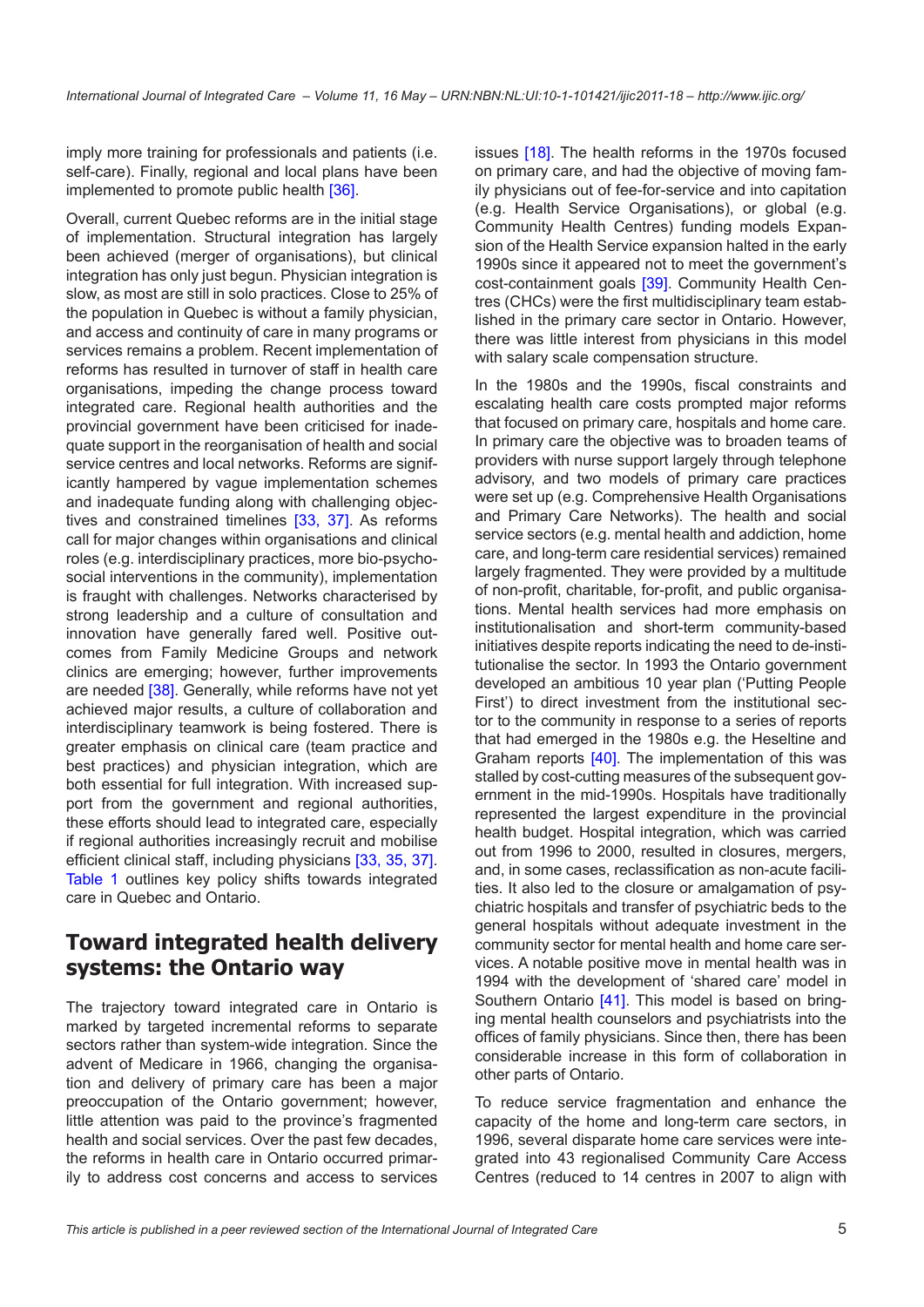| <b>Time points</b> | Quebec                                                                                                                                                                                                                                                                                                                                                                                                                                                                                                                                                                                                                        | Ontario                                                                                                                                                                                                                                                                                                                                                                                                                                                                                                                                                                                                        |
|--------------------|-------------------------------------------------------------------------------------------------------------------------------------------------------------------------------------------------------------------------------------------------------------------------------------------------------------------------------------------------------------------------------------------------------------------------------------------------------------------------------------------------------------------------------------------------------------------------------------------------------------------------------|----------------------------------------------------------------------------------------------------------------------------------------------------------------------------------------------------------------------------------------------------------------------------------------------------------------------------------------------------------------------------------------------------------------------------------------------------------------------------------------------------------------------------------------------------------------------------------------------------------------|
| 1970s              | • Development of clinical and social service (CLSCs)<br>• Creation of regional health authorities                                                                                                                                                                                                                                                                                                                                                                                                                                                                                                                             | • Establishment of Health Service Organisations (HSOs) and<br>Community Health Centres (CHCs)                                                                                                                                                                                                                                                                                                                                                                                                                                                                                                                  |
| 1980s              |                                                                                                                                                                                                                                                                                                                                                                                                                                                                                                                                                                                                                               | • Formation of Comprehensive Health Organisations (CHOs)<br>• Release of mental health reports: the Heseltine and Graham<br>reports                                                                                                                                                                                                                                                                                                                                                                                                                                                                            |
| 1990s              | • Expansion of regional health authorities powers<br>• Rationalisation of hospitals<br>• Development of special integrated care initiatives<br>e.g. SIPA, Bois-Francs                                                                                                                                                                                                                                                                                                                                                                                                                                                         | • Rationalisation of hospitals<br>• Formation of Rural-Northern Physician Group and Primary<br>Care Networks (PCNs)<br>• Integration of home care services: Community Care Access<br>Centres (CCACs)<br>• Development of 'Shared Care' in mental health model in<br>Southern Ontario                                                                                                                                                                                                                                                                                                                           |
| 2000-current       | • Launch of the current reforms (Bills 83, 90, 21, 30)<br>• Creation of health and social service networks<br>$(95$ CSSSs)<br>• Formation of the university-based health-care<br>networks (4 RUIS-ultra-specialised care networks)<br>• Implementation of family medicine groups or<br>network clinics<br>• Launch of mental health reforms (primary mental<br>health care and shared care, 2005-2010)<br>• Development of increased initiatives toward<br>chronic care prevention and treatment (e.g.<br>provincial public health program in 2001, and<br>framework for preventing and managing chronic<br>diseases in 2007) | • Formation of Family Health Networks, Family Health Groups<br>(FHGs), Comprehensive Care Models (CCM), Family Health<br>Teams and Family Health Organisations (FHOs)<br>• Restructuring of integrated Cancer Care Ontario (CCO)<br>• Increased investment in mental health, specifically<br>community-based care<br>• Development of chronic disease prevention and management<br>framework; implementation of diabetes strategy<br>• Increased investment in electronic health records<br>• Establishment of Local Health Integration Networks<br>(14 LHINs)<br>• Increase in Nurse Practitioner-Led Clinics |

<span id="page-5-0"></span>**Table 1.** Key policy shifts towards integrated care in Quebec and Ontario

Local Health Integration Networks). These centres provide professional home care services (e.g. nursing, physiotherapy) and personal support to eligible clients through purchase of services. They also coordinate placement into largely private (non-profit or municipal) long-term residential institutions. Various home support services, such as transportation and meals were excluded from integration; instead these services are provided by assorted public (e.g. municipal) and volunteer or non-profit providers who usually charge user fees geared to income. During the mid-2000, home care services were dominated by those who required acute-care services, while others such as those with chronic care received either reduced services, no services or were directed to long-term care [[42](#page-10-0)]. Continuity of care was not achieved in this sector, as large numbers of home care and long-term care services remain beyond the centres mandate  $[43]$  $[43]$ . Other notable integration strategies in the 1990s included the development of network approaches to address disease or health issues e.g. the Cardiac Care Network [\[44](#page-10-0)] and integrated cancer care services through Cancer Care Ontario [[23](#page-9-0)].

In the new millennium, persistent health system woes of access, physician shortages and escalating costs led to further primary care reforms in the early 2000s. They focused largely on the inclusion of registered nurses and/or nurse practitioners in the physician team practices and blended form of remunerations such as fee-for-services, capitation and performance bonuses (e.g. Family Health Networks). Consolidation of some of the previous models into Family Health Groups also occurred during this period. Since 2004, the Ontario government has led a series of reforms to improve quality of care, increase access, and promote coordination and integration in health services. These include: increased emphasis on accountability and performance; implementation of information management and electronic health records; focus on chronic disease prevention and management; implementation of a wait time strategy for surgery and diagnostic imaging; increased medical school spaces; implementation of the 'Aging at Home' program for seniors; and the establishment of multidisciplinary Family Health Teams and Local Health Integration Networks (LHINs).

Family Health Teams (FHTs) that were set up in 2004 are one of the more innovative of primary care models in Ontario. They consist of a multidisciplinary team of health professionals, flexible governance model and blended methods of remunerations, including graded bonuses and salaries for allied professionals. Typically, these teams would include a number of allied profes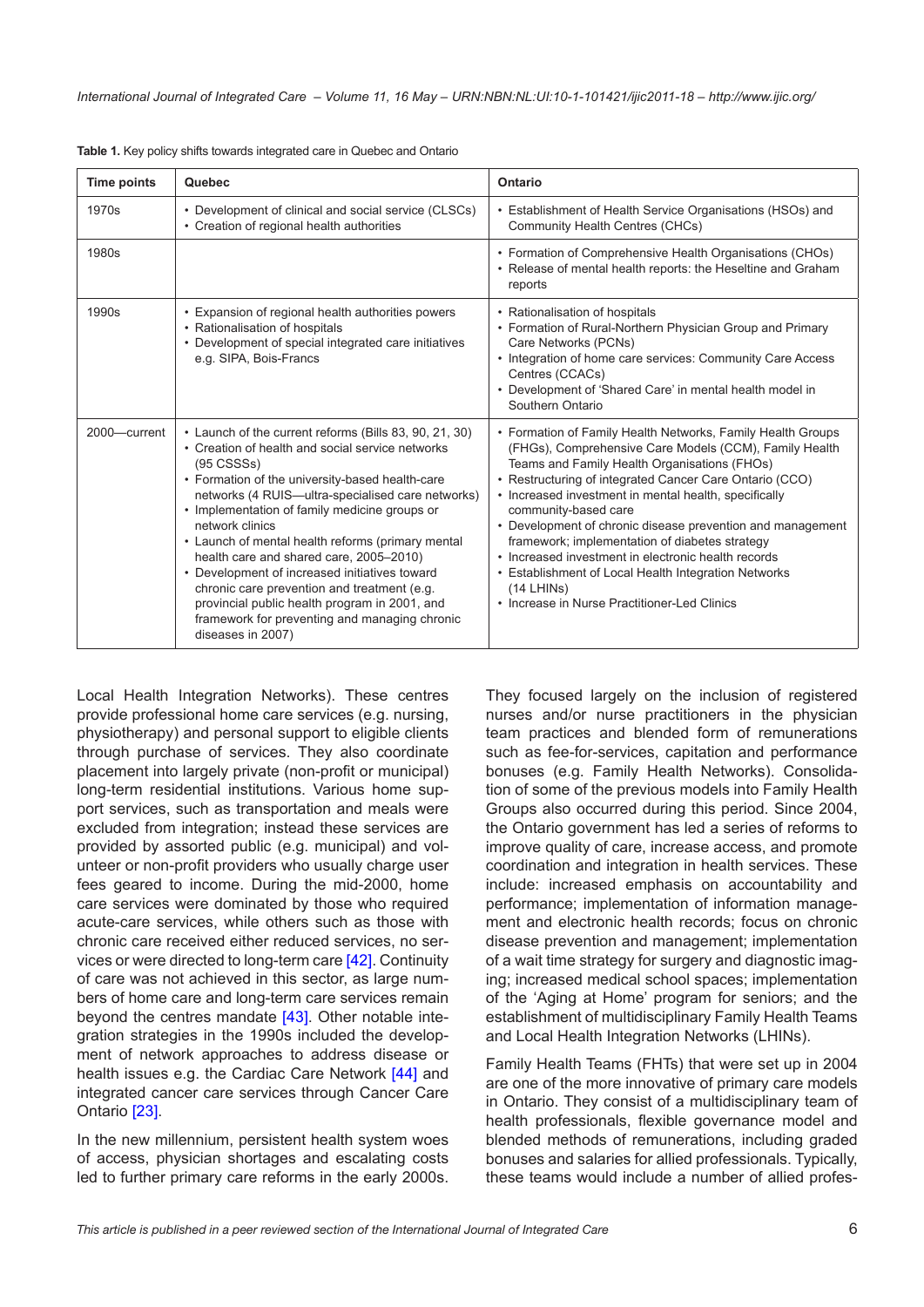sionals, such as social workers, mental health coun-sellors, dieticians, and pharmacists [[45\]](#page-10-0). In practices, the composition of the team depends on the physician group members. These teams sign a contract with the Ontario Ministry of health to provide a basket of services (e.g. mental health, chronic disease management, and prevention), but variation in services based on the needs of the population are allowed. Currently, there are about 170 Family Health Teams, which serve about 2.1 million Ontarians. There are seven different models of primary care in Ontario at this time [[46\]](#page-10-0). Collectively, these models engage about 63% of the family physicians/general practitioners registered with the Ontario Medical Association (based on 2008 information) [[47\]](#page-10-0). There has also been an increase in Nurse Practitioner-Led Clinics (about 11 with an additional 14 to be implemented). Possible explanations of the proliferation of primary care models in Ontario include the absence of evaluations of the benefits of different models [\[48](#page-10-0)].

Some progress has been made in mental health services in Ontario during the past two decades, particularly after significant investments in 2004 by the government. These investments included targeting Intensive Case Management (ICM), Assertive Community Training (ACT), early intervention program and a variety of initiatives designed to move people with mental illness away from police and the criminal justice system. In 2001, a Collaborative Mental Health Care Network was established by the Ontario College of Family physicians that links family physicians with mental health professionals for case-by-case support or mentorship, and continuing education. This is consistent with the shared care or collaborative care approaches in mental health. An online provincial information and referral service for mental health services that is accessible 24/7 provides information and support to consumers, families and service providers. Although, Family Health Teams are to provide multidisciplinary care they are still in the early stages of implementation, and little is known about the composition of their team characteristics or collaboration efforts with mental health care professionals. More work still needs to be done to provide an integrated approach to mental health in Ontario, including in the areas of housing, education, employment, and in addressing regional disparities.

With regards to chronic diseases, the Ontario Ministry of Health and Long-term Care developed a Chronic Disease Prevention and Management Framework in 2007 that adapted Wagner's Chronic Care Model and British Columbia's Expanded Chronic Care Model [\[23\]](#page-9-0). It used diabetes as a starting point to implement the strategy, while trying to build infrastructures such as electronic health records and to reorganise primary

care toward multidisciplinary practices (e.g. Family Health Teams). The diabetes strategy focuses on education, prevention, timely and regular access to services, and effective treatment protocols and followups. A provincial diabetes registry and portal that is in the early planning stages will provide information and education to patients, and enable health care professionals to have access to individual patient's health and diagnostic records. Evidence-based protocols have been developed for diabetes and congestive heart failure. Family physicians have been provided incentives to treat patients with chronic diseases. Other notable areas of management of chronic diseases are: establishment of nurse-practitioner clinics; inclusion of nurse practitioners in the primary care teams; tobacco control strategy; cancer screening for some cancers (e.g. colon cancer and breast screening programs), and health promotion programs (e.g. prevention of obesity, healthy eating programs in schools). Much work still remains to be done, particularly to build appropriate infrastructure and implement an integrated approach to managing and preventing a variety of chronic diseases.

The establishment of fourteen Local Health Integration Networks in 2006 was Ontario's first attempt to implement system-wide coordination and integration of health and social services. These networks have authority over local planning, funding, community engagement and facilitating integration within their region. They do not provide direct services except in the case of home care through Community Care Access Centres. Service providers within these networks (e.g. hospitals, Community Care Access Centres, Community Health Centres, and mental health institutions) maintain their individual or corporate identities (i.e. autonomous provider boards). Physicians, drugs, ambulatory care, and public health have not been incorporated, but the networks have the broader responsibility of coordinating and engaging with all key stakeholders to promote continuity of care. Since these networks have relatively modest discretionary funding, accountability agreements with providers could become a key lever to meet integration requirements, as defined in the performance agreements between the local health networks and the Ministry of health. However, the definition of 'integration' and the role of these networks in integration activities (LHINs) are unclear, and pose challenges for implementation.

As these local networks continue to evolve, there are many challenges that need to be addressed through policy and collaborative means to strengthen their capacity to promote coordination and integration at the regional level. The Ontario Ministry of Health and Longterm Care needs to go through a significant cultural change from that of a central manager to a strategic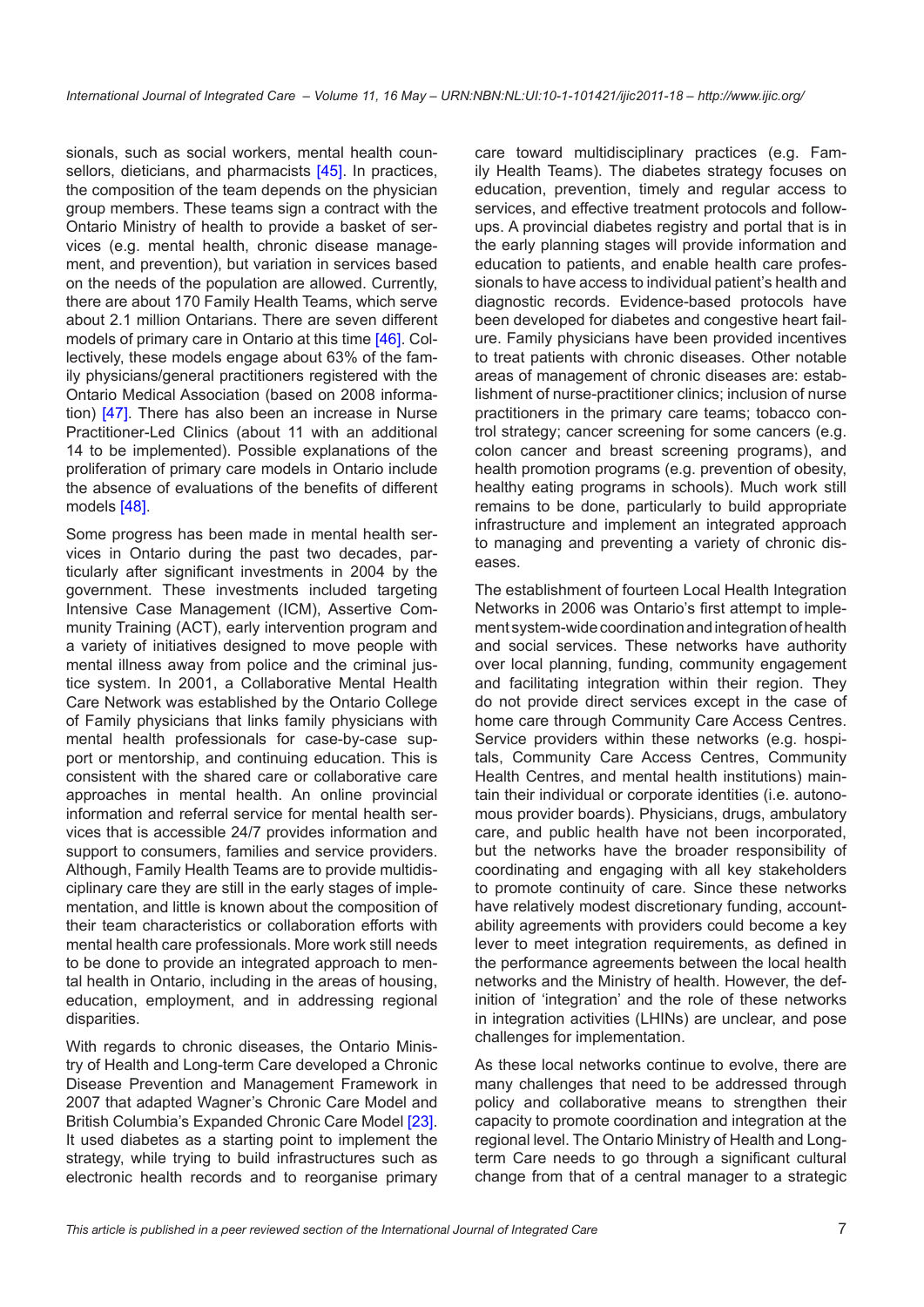facilitator of the health system. The Local Health Integration Networks have a considerable learning curve to become regional facilitating bodies for integration activities. In Leutz's continuum of care [\[49\]](#page-10-0), these local health networks are at the coordination stage, a long way from achieving full integration. Another important challenge that these networks have is to attain cooperation from large hospitals to promote coordinated and integrated care. With the recent reforms, only partial structural integration has been achieved, and most of the current reforms are in the early stages of implementation. While recent developments constitute positive preliminary steps toward integrated delivery systems in Ontario, the health and social care delivery remains fragmented, and access to certain health services is uneven regionally. Key system enablers such as information management, integration of electronic health records, and health human resource workforce are some of the challenges that must be addressed if Ontario is to effectively implement integrated health delivery systems in future.

## **Discussion**

Since 2000, Quebec and Ontario have taken major steps toward integrated health care delivery systems. Their example supports the contention by Wilsford [\[50\]](#page-10-0) that while path dependency is a factor in influencing health care, there are ways in which this can be mediated. Context can be a significant factor in promoting reforms in an environment of policy stalemate. Post 2000, a configuration of factors emerged in both provinces that provided 'a window of opportunity' [\[15](#page-9-0) p. 12] for changing the status quo and moving toward integrated delivery systems. These factors included a number of reports from various national and provincial commissions, initiatives stemming from the Primary Care Transition Fund, and an acknowledgement in policy and medical circles of the need to consider alternatives to current models of primary care. For example, in 2000, the chairs of the Ontario's five medical schools raised the issue of the lack of a holistic vision to primary care reforms, including appropriate incentives and investments (e.g. in education, infrastructure) for multidisciplinary team practices [[51](#page-10-0)]. In Quebec, the Clair Commission's (2001) recommendation of the reorganisation of primary care practices as a key to improving continuity of care [\[52](#page-10-0)] was a driving force behind changes to recent reforms in health care. These emerging contexts combined with increased physician remunerations and diverse modes of incentives for multidisciplinary team practices helped to mitigate the primary care policy stalemate. In Ontario, for instance, the average net income of family physicians increased from \$180,000 in 2004 to \$250,000 in Family Health Teams [\[53\]](#page-10-0). Recent reforms in primary care in Quebec and Ontario have followed international trends toward multidisciplinary team care (England, Spain, The Netherlands), rostering of patients (Denmark, England), capitation and blended payments (England, Denmark), and the integration of nurse practitioners in primary care (United States, The Netherlands).

The different trajectories toward integrated delivery systems in Quebec and Ontario illustrate the importance of mediation by the state, an important player in a Beveridge system, for promoting effective integration outcomes in a complex health policy environment. Since the 1970s, Quebec had continued to regionalise health and social services, but numerous factors had impeded effective service delivery and integration, including the lack of interest from the family physicians and lack of adequate investment by the government in regional structures [[7](#page-8-0), [54](#page-10-0)]. In Ontario, the government continued to focus on varied models of alternative primary care without a system-wide strategy to integrate health and social services. Its culture of centralisation was one of the key impediments to decentralisation and development of integrated regionalised health and social service delivery systems. The differences in the breadth and level of integration of health and social services in Quebec and Ontario are for the most part based on the selection of different policy instruments and on the cultural orientations of governments in these provinces. In Ontario 'regionalisation' does not involve devolution and integration of authority through corporate structure. 'Authority' for integration for Local Health Networks is through negotiations and service agreements for those organisations that the networks fund, and through virtual partnerships and collaborations with service providers that are outside of their direct mandate. The retention of autonomous boards of provider organisations within these networks have the potential to hamper integration, as dominant provider interest groups can become a force for steering these networks towards organisational (provider) interests. Autonomous boards may also hinder the shared values, common organisational culture, and collective commitment that are essential for normative integration. Conversely, integrating service providers with different cultures within a single organisation (such as in Quebec) does not in itself promote effective collaboration and integration outcomes. Complex issues are involved in shaping collaboration toward integration, involving players, interests, cultures, and power dynamics [[10](#page-8-0), [55, 56](#page-10-0)].

In Québec and Ontario, developments in favour of integrated delivery systems are still in their early stages. Integrating primary care into regionalised structures remains a challenge, which is similar to other Canadian provinces and many European countries. The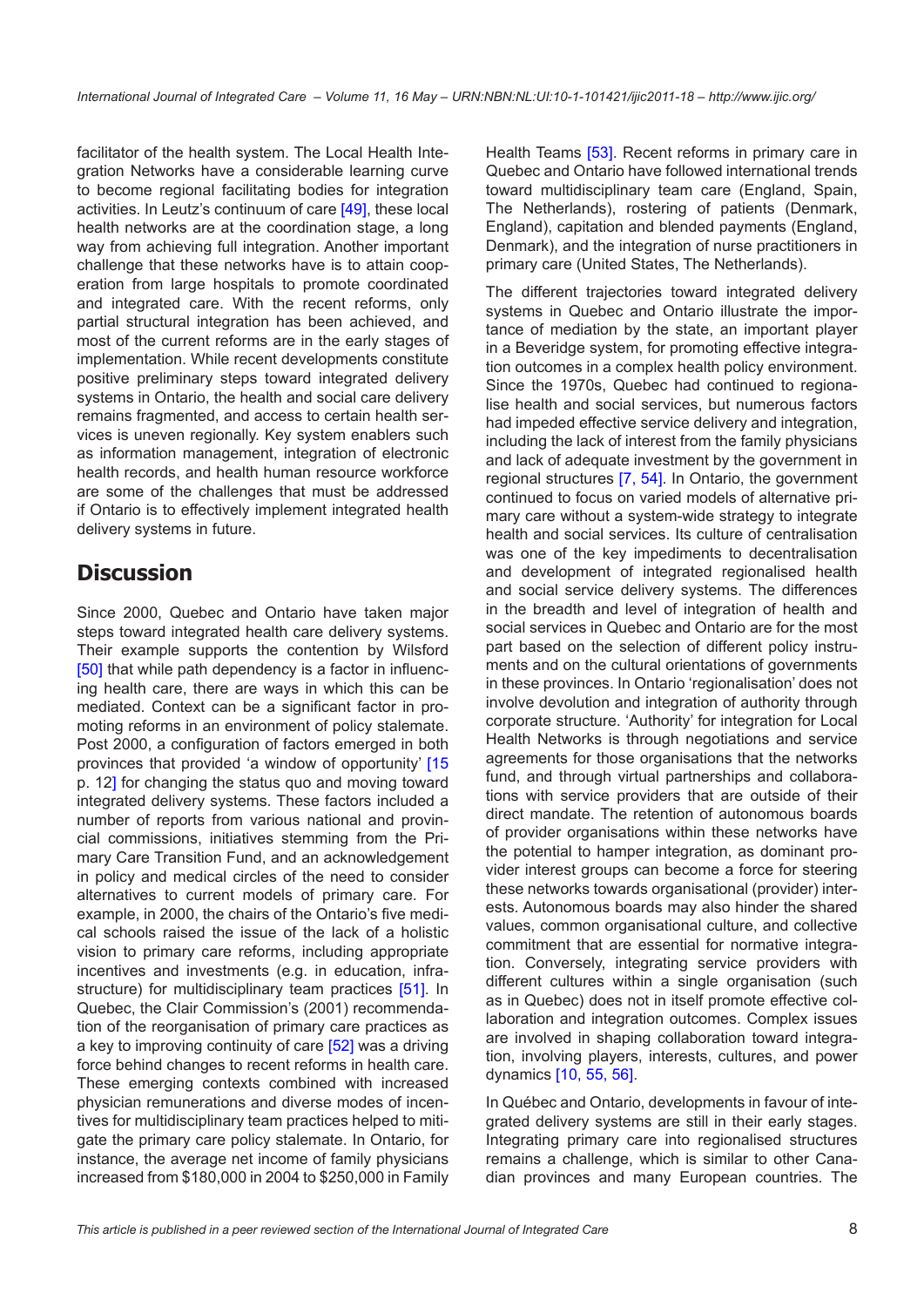<span id="page-8-0"></span>limited power of the virtual partnerships among the regional agencies in both the provinces is problematic in achieving full integration, albeit more so in Ontario than Quebec. To ensure successful progress towards full integration, adequate incentives, policies, tools, and strong leadership are needed in addition to supportive infrastructures. Nevertheless, the past several years has seen positive developments toward integrated health delivery systems in both these Canadian provinces.

# **Conclusion**

Despite common policy legacies, both Quebec and Ontario have different trajectories and divergent implementation of integrated health care delivery systems. These examples illustrate that the challenges of policy legacies, interests, and cultures may be mitigated by local contextual factors. Additionally, varied modes of physician remunerations and increased incentives to promote change in entrenched primary care practices are also necessary in a single payer system. One key insight is that integration strategies in Quebec and Ontario yield clinical autonomy and power to physicians while simultaneously making them key partners in change. Virtual partnerships between providers, including physicians, promise positive but gradual movement toward integrated health service systems. Accountability agreements for integrated outcomes and special incentives for specific kinds of care (i.e. in primary care practices for management of chronic care) are deemed as key levers for patient-centred care in Quebec and Ontario. Further research is recommended to understand how key strategies in the recent movement toward integrated care in Quebec and Ontario translate into practices over time. Additionally, research from various national and international jurisdictions would better inform insights from this paper.

#### **Reviewers**

**Josipa Kern**, Professor, PhD, Head of Department of Medical Statistics, Epidemiology and Medical Informatics, Andrija Stampar School of Public Health, School of Medicine, University of Zagreb, Zagreb, Croatia

**Howard Palley**, PhD, Professor Emeritus and Distinguished Fellow of the Institute for Human Services Policy, School of Social Work, University of Maryland, USA

**Mary Wiktorowicz**, Chair and Associate Professor, School of Health Policy and Management, Faculty of Health, York University, Toronto, Ontario, Canada

#### **References**

- 1. Delnoij D, Klazinga N, Glasgow IK. Integrated care in an international perspective. International Journal of Integrated Care [serial online] 2002 Apr 1;2. [Cited 2011 March 21]. Available from:<http://www.ijic.org>.<URN:NBN:NL:UI:10-1-100304>.
- 2. Fleury MJ. Quebec mental health services networks: model and implementation. International Journal of Integrated Care [serial online] 2005 Jun 1;5. [Cited 2011 March 21]. Available from:<http://www.ijic.org>.<URN:NBN:NL:UI:10-1-100369>.
- 3. Ham C, Glasby J, Parker H, Smith J. Altogether now? Policy Options for integrating care. Birmingham Health services Management Centre, University of Birmingham; 2008. [cited 2011 March 21]. Available from: [http://www.hsmc.bham.ac.uk/news/](http://www.hsmc.bham.ac.uk/news/pdfs/Altogether_Now_Report.pdf.) [pdfs/Altogether\\_Now\\_Report.pdf](http://www.hsmc.bham.ac.uk/news/pdfs/Altogether_Now_Report.pdf.).
- 4. Kodner D. Altogether now: a conceptual exploration of integrated care. Healthcare Quarterly October 2009; 3(Special Issue):6–15.
- 5. Armitage G, Suter E, Oelke N. Health systems integration: state of the evidence. International Journal of Integrated Care [serial online] 2009 Jun 17;9. [cited 2011 March 21]. Available from: [http://www.ijic.org.](http://www.ijic.org) [URN:NBN:NL:UI:10-1-100558.](URN:NBN:NL:UI:10-1-100558)
- 6. Kodner D, Spreeuwenberg C. Integrated care: meaning, logic, applications and implications—a Discussion Paper. International Journal of Integrated Care [serial online] 2002 Nov 14;2. [Cited 2011 March 21]. Available from[:http://www.ijic.org](http://www.ijic.org). [URN:NBN:NL:UI:10-1-100309.](URN:NBN:NL:UI:10-1-100309)
- 7. Contandriopoulos AP, Denis JL, Touati N, Rodriguez C. The integration of health care: dimensions and implementation. Working Paper N04-01. Groupe de Recherche Interdisciplinaire en sante (GRIS). Canada: University of Montreal; 2003.
- 8. Fleury MJ. Integrated service networks: the Quebec case. Health Services Management Research 2006;19(3):153–65.
- 9. Nolte E, McKee M. Integration and chronic care: a review. In: Nolte E, McKee M [editors]. Caring for people with chronic conditions: a health system perspective. Maidenhead, Berkshire, England: Open University Press; 2008. p. 64–91.
- 10. Fulop N, Mowlen A, Edwards N. Building integrated care: lessons from the UK and elsewhere. London: The NHS Confederation; 2005.
- 11. Conrad DA, Shortell S. Integrated health systems: promise and performance. Frontiers of Health and Performance 1996; 13(1):3–40.
- 12. Contandriopoulos D, Brousselle A. Reliable in their failures: an analysis of healthcare reform policies in public system. Health Policy 2010;95(2–3):144–52.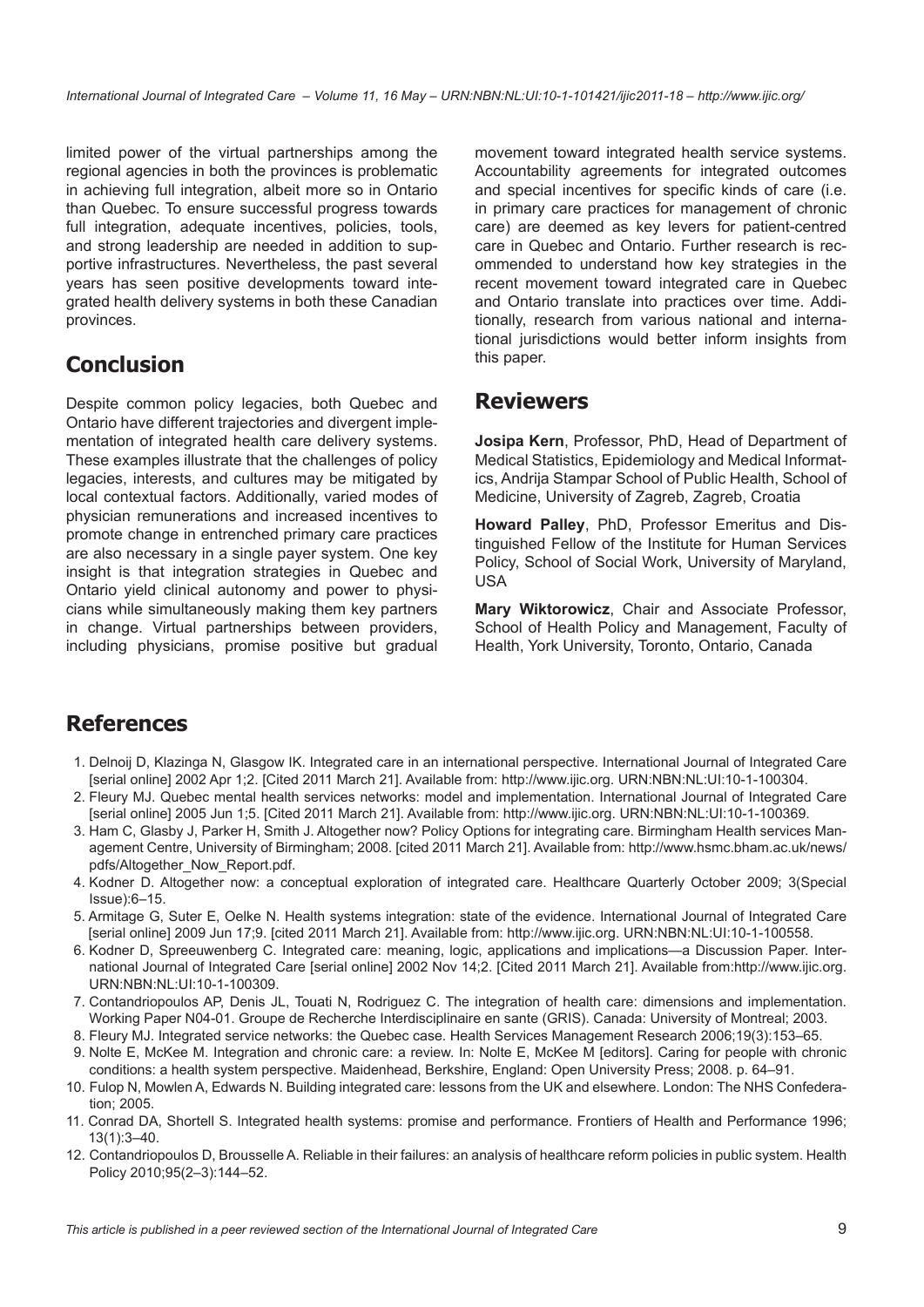- <span id="page-9-0"></span>13. Stewart A, Petch A, Curtice L. Moving towards integrated working in health and social care in Scotland: from maze to matrix. Journal of Interprofessional Care 2003;17(4):335–50.
- 14. Pierson P. Increasing returns, path dependence, and the study of politics. American Political Science Review 2000;94(2):251– 67.
- 15. Tuohy CH. Accidental Logics: the dynamics of change in the health care arena in the United States, Britain and Canada. New York, Oxford: Oxford University Press; 1999.
- 16. Trouvé H, Couturier Y, Etheridge F, Saint-Jean O, Somme D. The path dependency theory: analytical framework to study institutional integration. The case of France. International Journal of Integrated Care [serial online] 20010 June 30;10. [cited 2011 march 21]. Available from: [http://www.ijic.org.](http://www.ijic.org) [URN:NBN:NL:UI:10-1-100886.](URN:NBN:NL:UI:10-1-100886)
- 17. Mur-Veeman I, van Raak A, Paulus A. Comparing integrated care policy in Europe: does policy matter? Health Policy 2008;85(2):172–83.
- 18. Hutchinson B, Abelson J, Lavis J. Primary care in Canada: so much innovation, so little change. Health Affairs 2001;20(3): 116–31.
- 19. Marriott J, Mable AL. Integrated health organizations in Canada: developing the ideal model. Healthcare Papers 2000;1(2): 76–87.
- 20. Leatt P, Pink GH, Guerriere M. Towards a Canadian model of integrated healthcare. Healthcare Papers 2000;1(2):13–35.
- 21. Health Council of Canada. Teams in action: primary health care teams for Canadians. Toronto: Health Council; 2009 Apr. [cited 2011 April 05]. Available from:<http://www.healthcouncilcanada.ca/teamsinaction.pdf>.
- 22. Hutchison B. A long time coming: primary healthcare renewal in Canada. Healthcare Quarterly 2008;8(2):10–24.
- 23. Jiwani I. Canada. In: Nolte E, McKee M [editors]. Managing chronic conditions: experience in eight countries. Geneva: European Observatory on Health Systems and Policies; 2008. p. 161–81.
- 24. Gaumer B, Fleury MJ. CLSCs in Quebec: thirty years of community action. Social Work in Public Health 2008;23(4):89– 106.
- 25. Savard I, Rodrigue J. Des omnipraticiens à la grandeur du Québec. Évolution des effectifs et des profils de pratique. Données de 1996–1997 à 2005–2006 [General practitioners throughout Québec. Growth in the number of physicians and practice profiles. Data from 1996–1997 to 2005–2006]. Québec: Direction de la planification et de la régionalisation, Fédération des médecins omnipraticiens du Québec; 2007. [in French].
- 26. Dussault J, Dubois CA. Les personnels de la santé: bénéficaires ou victimes des changements dans le système de soin. [Health care personnel: beneficiaries or victims of health care systems changes]. In: Lemieux V, Bergeron P, Bégin C, Bélanger G [editors]. Le système de santé au Québec. Organisations, acteurs et enjeux. Québec: presse de l'Université Laval; 2003. p. 229–59. [in French].
- 27. Desbiens F, Dagenais C, Joubert P. De l'innovation au changement. Les leçons tirées des projets québécois financés par le Fonds pour l'adaptation des services de santé (FASS) [From innovation to change. Lessons learned from Québec projects funded by Fonds pour l'adaptation des services de santé]. Québec: ministère de la Santé et des Services Sociaux; 2001. [in French].
- 28. Fleury MJ, Tremblay M, Nguyen H, Bordeleau L. Le système sociosanitaire au Québec. Régulation, gouvernement et participation [The health and social care system in Québec]. Montréal: Gaëtan Morin éditeur; 2007. [in French].
- 29. Ministère de la Santé et des Services Sociaux. Plan d'action en santé mentale 2005–2010—La force des liens. [Mental health action plan for 2005–2010—strength in partnership]. Québec: Gouvernement du Québec; 2005. [in French].
- 30. Ministère de la Santé et des Services Sociaux. Projet de Loi 83—Loi modifiant la Loi sur les services de santé et les services sociaux et d'autres dispositions législatives. [Draft Bill 83, act designed to modify current legislation governing health and social services and other legislative provisions]. Québec: Gouvernement du Québec; 2005. [in French].
- 31. Levine D. Plan de réorganisation montréalais. [Reorganisational plan for Montréal]. Québec: agence de la Santé et des Services sociaux de Montréal; 2007. [in French].
- 32. Commissaire à la santé et au bien-être. Rapport d'appréciation de la performance du système de santé et des services sociaux 2009. État de situation portant sur le système de santé et services sociaux et sur sa première ligne de soins. [2009 report commenting on the performance of the health and social service system. Assessment of the health and social service system and primary care]. Québec: Gouvernement du Québec; 2009. [in French].
- 33. Fleury MJ, Béland F, Cazale l, Touati N. Les réseaux intégrés de services : réflexions tirées d'expériences québécoises. [Integrated service networks: conclusions from the Québec experience.]. Le Point en Administration de la Santé 2009;4(4):26– 28. [in French].
- 34. Les soins primaires en santé mentale. [Primary care in mental health]. Revue Santé Mentale au Québec 2009;34(1). [in French].
- 35. Fleury MJ, Latimer E, Vallée C. La réforme en santé mentale. Des services plus accessibles et continus pour une clientèle vulnérable? [Mental healthcare reforms. More accessible and continuous services for vulnerable customers?]. Revue le Point en Administration de la Santé, Numéro spécial sur le 5e anniversaire de la réforme du système Québécois de santé 2010;6(1):33–9. [in French].
- 36. Commissaire à la santé et au bien-être. Rapport d'appréciation de la performance du système de santé et des services sociaux 2010. État de situation portant sur les maladies chroniques et la réponse du système de santé et de services sociaux. [2010 report commenting on the performance of the health and social service system. Assessment of the chronic diseases and answer of health and social service system]. Québec: Gouvernement du Québec; 2010. [in French].